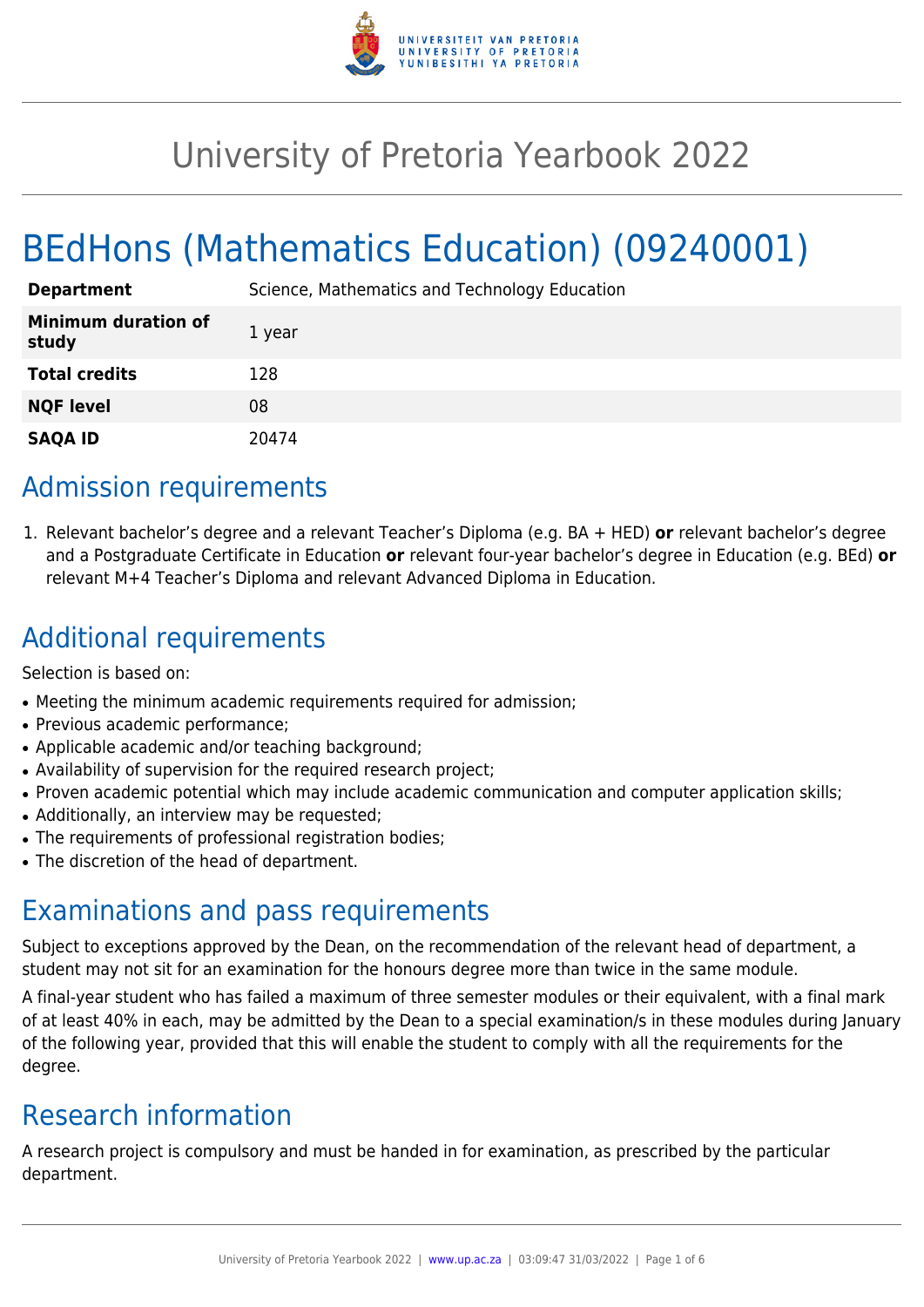

### Pass with distinction

The degree is conferred with distinction on a student who has obtained an average of at least 75%, with a minimum of 70% in each module.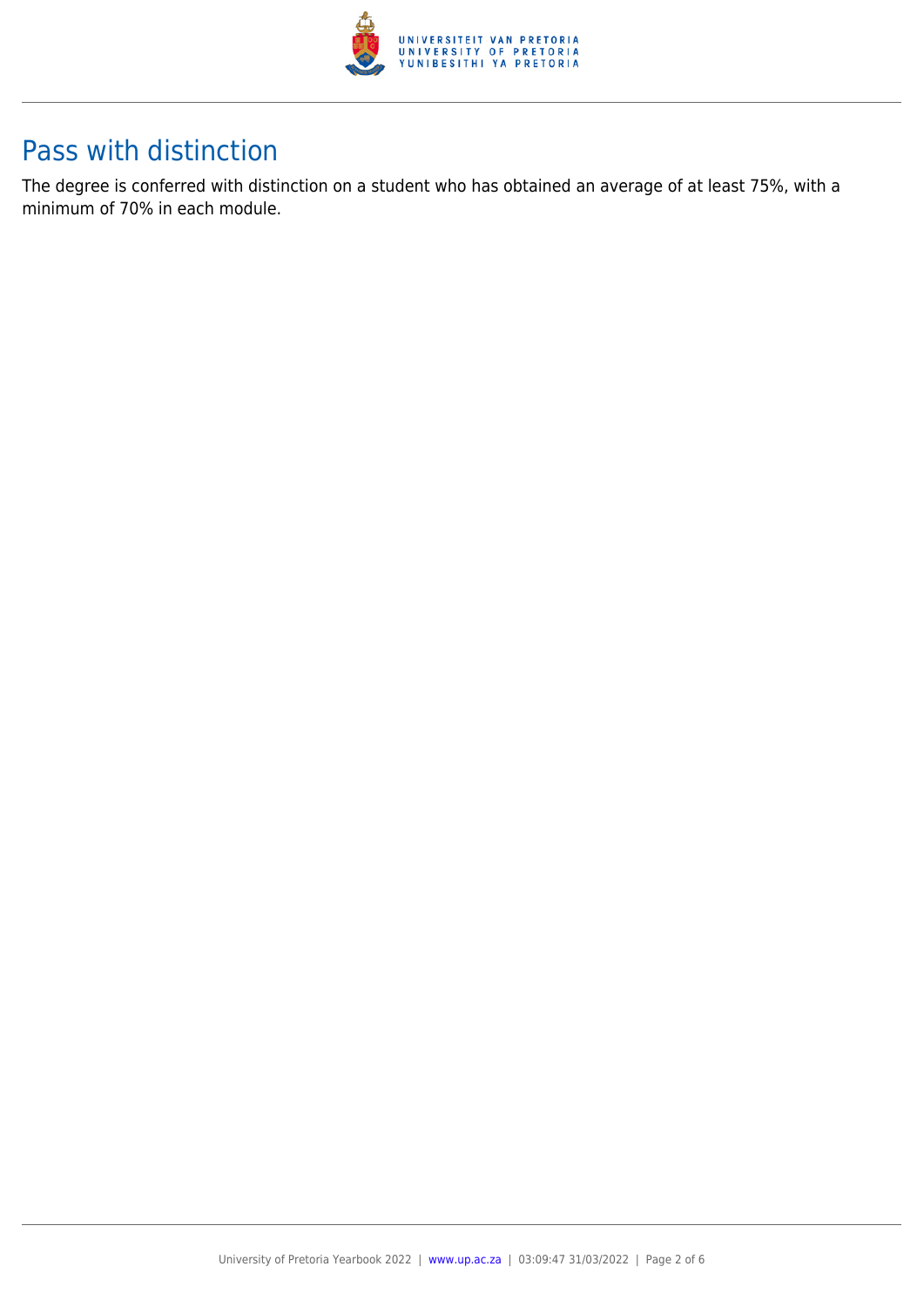

### Curriculum: Final year

#### **Minimum credits: 128**

When the full-time option is chosen, all "Fundamental" and "Core" modules must be selected. When the part-time option is chosen, NMQ 745, EDS 711, CDD 710 and API 711 must be selected in the 1st year and NMQ 755, MCE 730, SMP 780 and SCU 731 must be selected in the final year.

### **Fundamental modules**

#### **Part 1: Research proposal 755 (NMQ 755)**

| <b>Module credits</b>         | 16.00                          |
|-------------------------------|--------------------------------|
| <b>NQF Level</b>              | 08                             |
| <b>Language of tuition</b>    | Module is presented in English |
| <b>Department</b>             | Humanities Education           |
| <b>Period of presentation</b> | Semester 1                     |

#### **Module content**

Guided literature research, formulation of a conceptual framework and development of a research proposal for a supervised research project of limited scope.

#### **Part 2: Research report 780 (SMP 780)**

| <b>Module credits</b>         | 16.00                                        |
|-------------------------------|----------------------------------------------|
| <b>NQF Level</b>              | 08                                           |
| <b>Prerequisites</b>          | <b>NMQ 755</b>                               |
| <b>Language of tuition</b>    | Module is presented in English               |
| <b>Department</b>             | Science Mathematics and Technology Education |
| <b>Period of presentation</b> | Semester 2                                   |

#### **Module content**

Supervised research project of limited scope. Research proposal development; Use quantitative and/or qualitative methods. Writing a research report.

### **Core modules**

#### **Assessment approaches and instruments 711 (API 711)**

| <b>Module credits</b> | 16.00                                        |
|-----------------------|----------------------------------------------|
| <b>NQF Level</b>      | 08                                           |
| <b>Prerequisites</b>  | No prerequisites.                            |
| Language of tuition   | Module is presented in English               |
| <b>Department</b>     | Science Mathematics and Technology Education |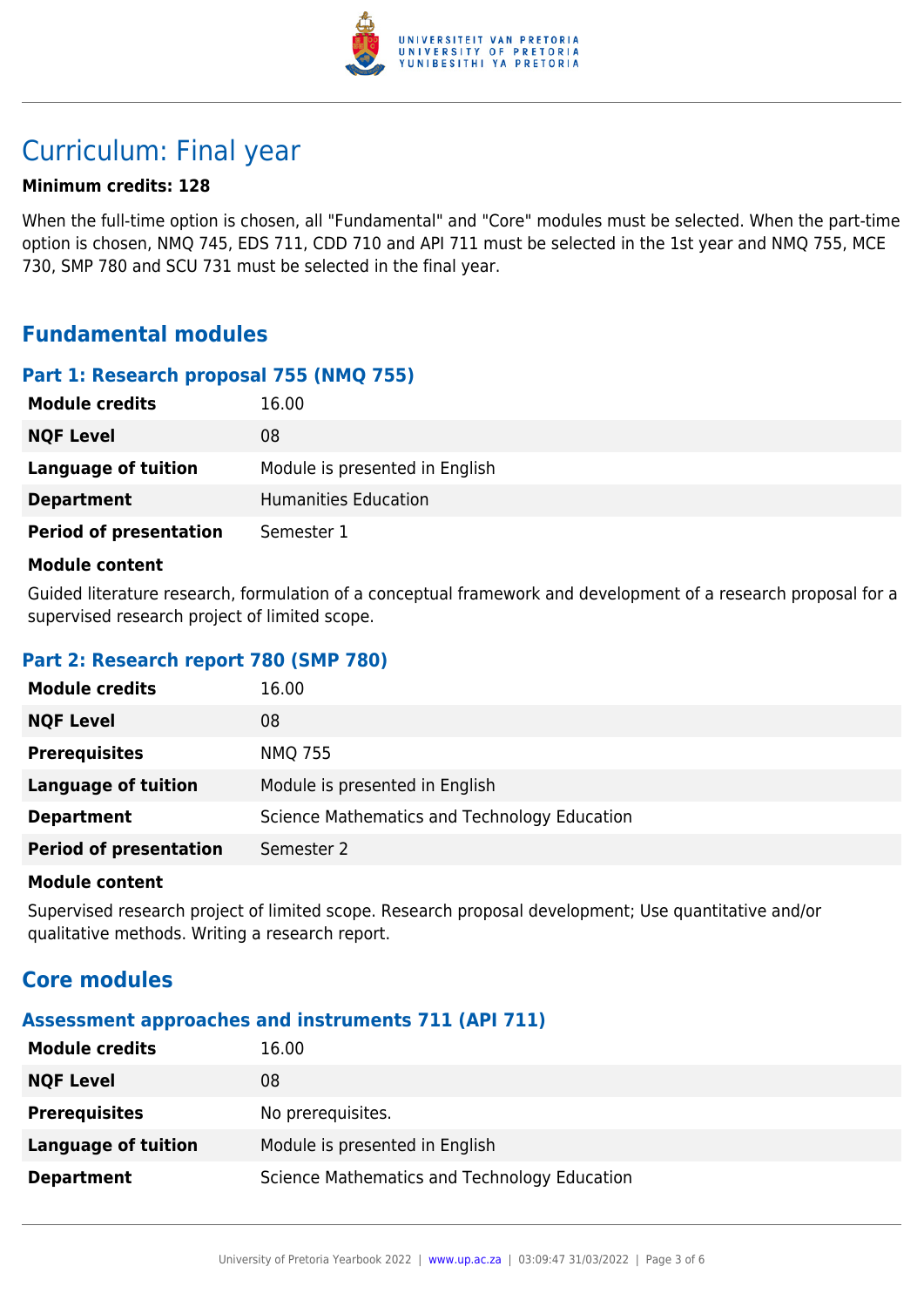

#### **Period of presentation** Semester 2

#### **Module content**

Foundations, principles and ethics of assessment practices. International trends. Quantitative and qualitative modes of assessment and appropriate instruments. Generating evidence for assessment. Assessment and quality assurance. Techniques of computer-based assessment.

#### **Curriculum development 710 (CDD 710)**

| <b>Module credits</b>         | 16.00                                        |
|-------------------------------|----------------------------------------------|
| <b>NQF Level</b>              | 08                                           |
| <b>Prerequisites</b>          | No prerequisites.                            |
| Language of tuition           | Module is presented in English               |
| <b>Department</b>             | Science Mathematics and Technology Education |
| <b>Period of presentation</b> | Semester 1 or Semester 2                     |

#### **Module content**

Principles and foundations of curriculum/programme design and development. International and national models and trends in curriculum/programme development. Principles of outcomes-based programming in the SAQA context. Curriculum development models and instruments in action. Situation and task analysis needs assessment. Development. Dissemination. Implementation as a change process. Assessment and evaluation.

#### **Philosophy and social imperatives of education 711 (EDS 711)**

| <b>Module credits</b>         | 16.00                          |
|-------------------------------|--------------------------------|
| <b>NQF Level</b>              | 08                             |
| <b>Prerequisites</b>          | No prerequisites.              |
| <b>Language of tuition</b>    | Module is presented in English |
| <b>Department</b>             | <b>Educational Psychology</b>  |
| <b>Period of presentation</b> | Semester 1                     |

#### **Module content**

Meta-theories in education. Empiricism; rational empiricism; critical rationalism; critical theory; phenomenology; hermeneutics; system theory; philosophies in education: traditional philosophies; indigenous (African) philosophies. The influence of modernism and postmodernism on education. Sociological imperatives for education. Theories of societal change and roles and values of education. Comparative perspectives on learning theories and their meaning for education.

#### **Mathematics and mathematical literacy education 730 (MCE 730)**

| <b>Module credits</b>  | 16.00                                        |
|------------------------|----------------------------------------------|
| <b>NQF Level</b>       | 08                                           |
| <b>Service modules</b> | Faculty of Natural and Agricultural Sciences |
| <b>Prerequisites</b>   | No prerequisites.                            |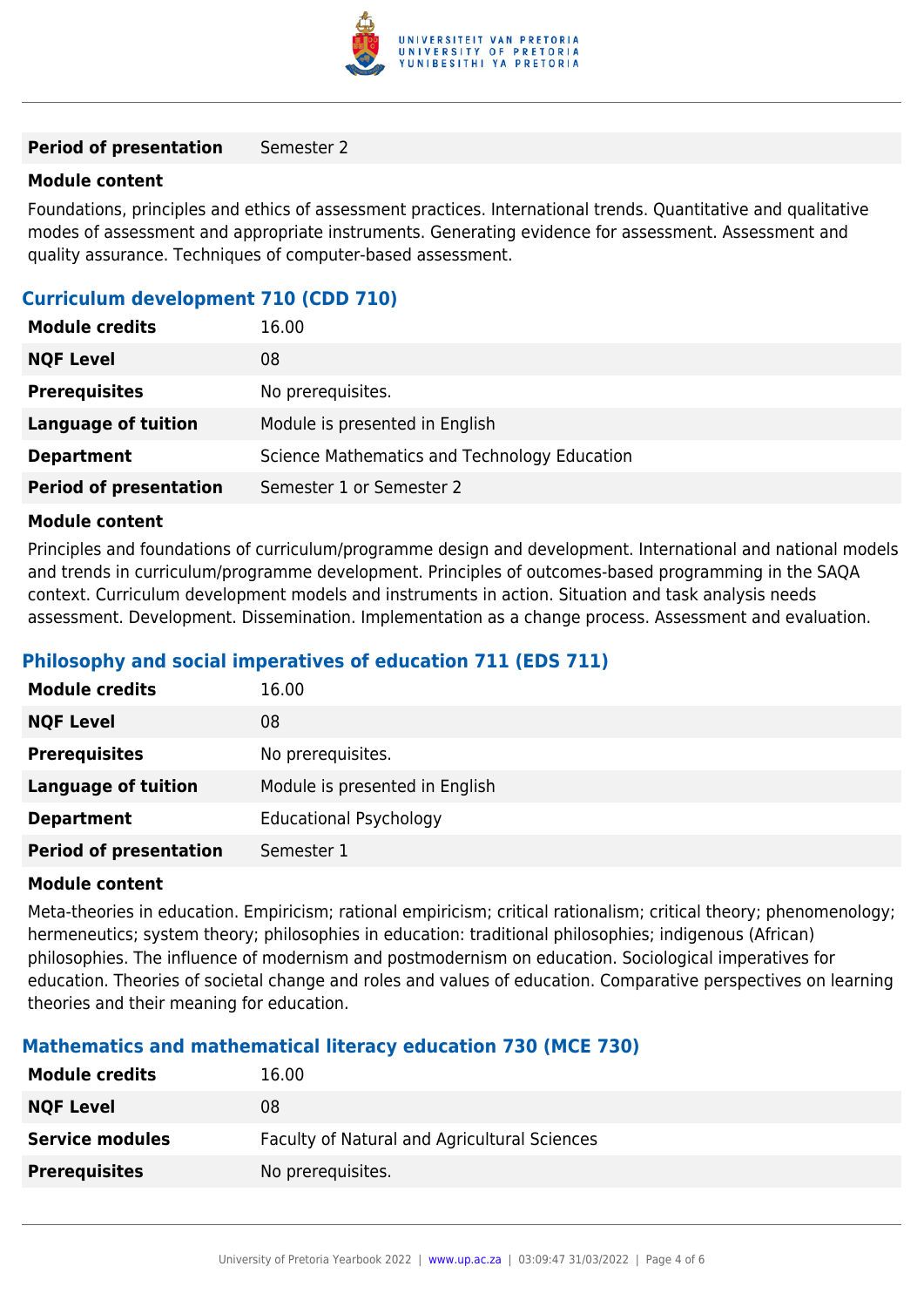

| Language of tuition           | Module is presented in English               |
|-------------------------------|----------------------------------------------|
| <b>Department</b>             | Science Mathematics and Technology Education |
| <b>Period of presentation</b> | Semester 1 or Semester 2                     |

#### **Module content**

Perspectives in the teaching and learning of mathematics. This module will focus on contemporary issues in mathematics education such as: Types of mathematical knowledge in teacher education; learning theories in mathematics education; use of technology in the teaching of mathematics; classroom research; gender; language; culture (Ethno mathematics). Mathematics in context: prospects and challenges. This module also focuses on the role of mathematics in different contexts (including vocational and real life contexts): Nature of mathematics – mathematics as a human activity; rationale for learning mathematics; the theory of realistic mathematics education; content-driven and context-driven approach in mathematics; mathematical literacy; knowledge 'transfer': some challenges – school mathematics vs real world.

#### **Educational research methodology 745 (NMQ 745)**

| <b>Module credits</b>         | 16.00                                        |
|-------------------------------|----------------------------------------------|
| <b>NQF Level</b>              | 08                                           |
| Language of tuition           | Module is presented in English               |
| <b>Department</b>             | Science Mathematics and Technology Education |
| <b>Period of presentation</b> | Semester 1                                   |

#### **Module content**

The nature of educational enquiry: contexts of research, research ethics, truth, rationality, subjectivity and objectivity; Quantitative and qualitative modes of enquiry, research designs and data collection techniques. Various approaches to qualitative research including case study research, historical research, ethnographic research, and action research. Basic concepts and principles of quantitative research. Statistical techniques in the educational research process. Survey methodology and questionnaire design. Classification and graphical representation of data. Descriptive measures. Statistical inference. Data-processing procedures. Parametric versus non-parametric tests. Some test statistics (e.g. F-Test and T-test). Formulating a research methodology for a limited project.

#### **Sciences curriculum 731 (SCU 731)**

| <b>Module credits</b>         | 16.00                                        |
|-------------------------------|----------------------------------------------|
| <b>NQF Level</b>              | 08                                           |
| Language of tuition           | Module is presented in English               |
| <b>Department</b>             | Science Mathematics and Technology Education |
| <b>Period of presentation</b> | Semester 2                                   |